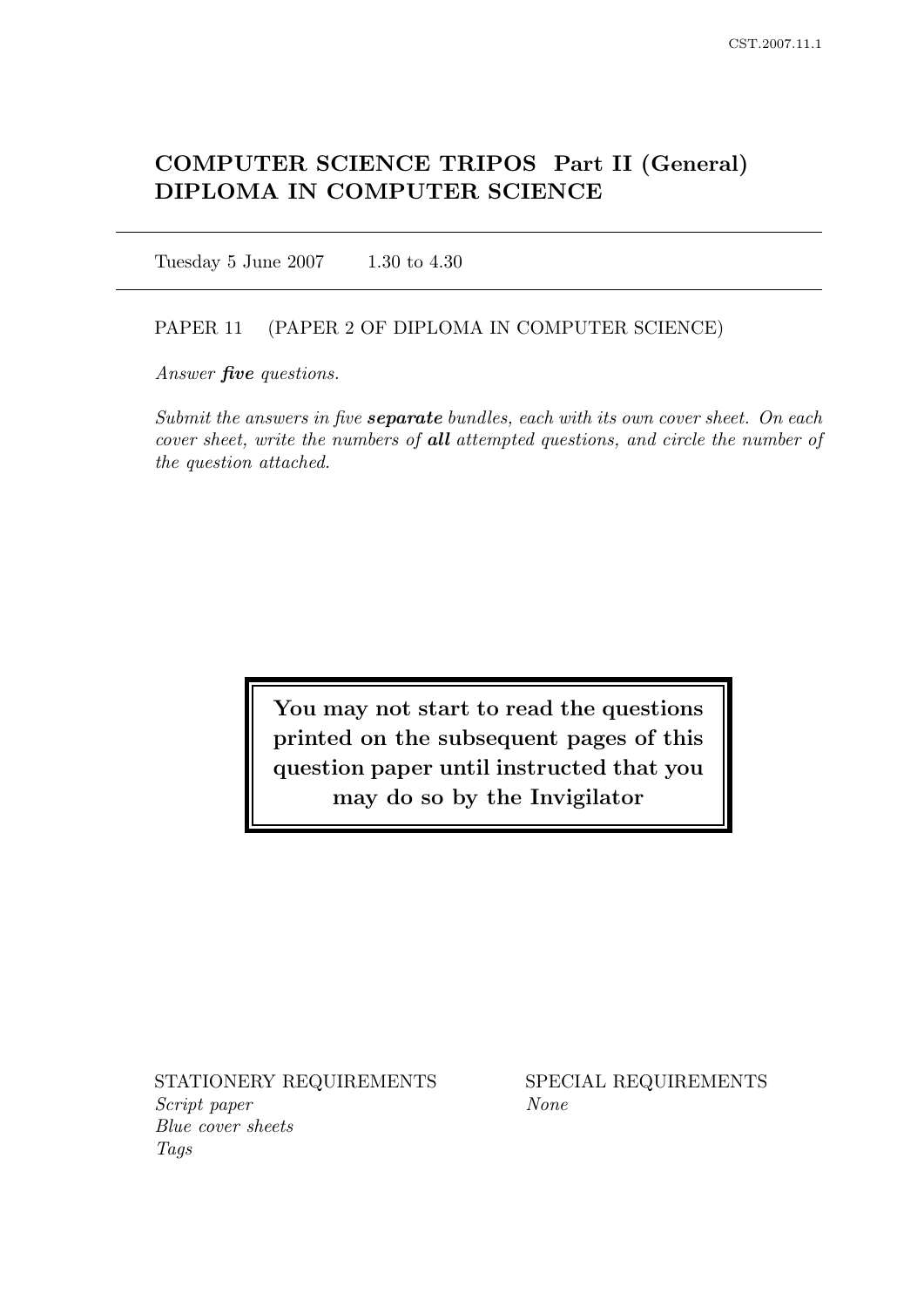## 1 Digital Electronics

- (a) State De Morgan's theorems. [4 marks]
- (b) Simplify the function

$$
f = \overline{a}\overline{b}\overline{c}\overline{d} + \overline{a}\overline{b}\overline{c}\overline{d} + a\overline{b}\overline{c} + a\overline{b}\overline{d}
$$

with don't care states  $\overline{a}\overline{b}\overline{c}\overline{d}$  and  $\overline{a}\overline{b}\overline{c}\overline{d}$  to give expressions in the following forms:

- $(i)$  sum of products;  $[3 \text{ marks}]$
- $(ii)$  product of sums.  $[3 \text{ marks}]$
- (c) Simplify the function

$$
f = (\bar{a} + \bar{b} + \bar{c}).(b + d)
$$

to give an expression in the sum of products form. [6 marks]

- (d) Implement with 2-level logic the function in part  $(c)$  using only
	- (i) NOR gates; [2 marks]
	- $(ii)$  NAND gates.  $[2 \text{ marks}]$

Assume that complemented input variables are available.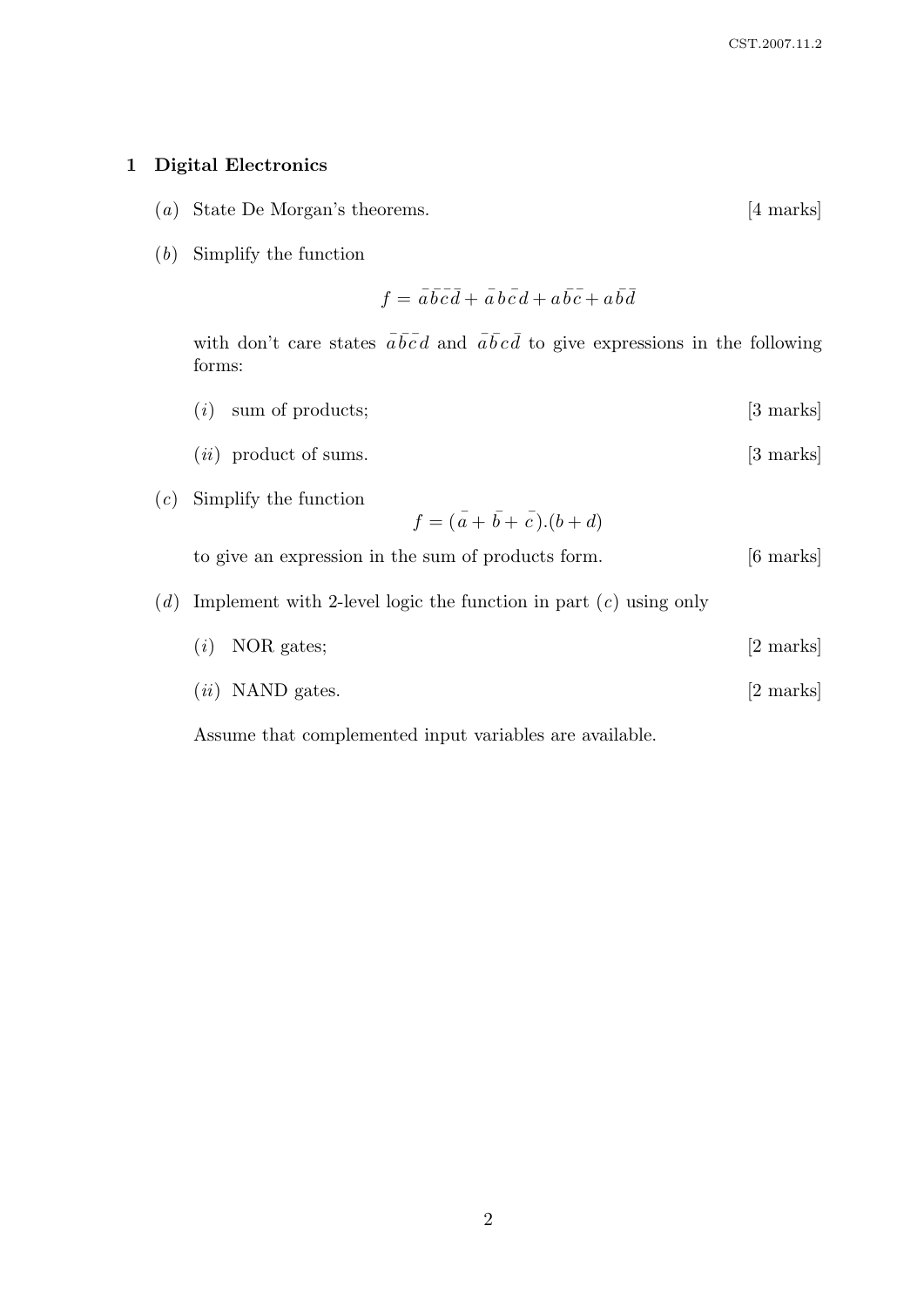## 2 Digital Electronics

Consider the following state diagram



and the state assignment  $S_0 = 00$ ,  $S_1 = 01$ ,  $S_2 = 10$  and  $S_3 = 11$ .

- (a) Write down the state table and derive the minimised Boolean expressions for implementing the next-state and output functions. Assume the use of D-type flip-flops for the state registers. Note that state  $=(Q_1, Q_0)$ . [10 marks]
- (b) An alternative is to use a 1-hot state machine with the following state assignment:  $S_0 = 0001$ ,  $S_1 = 1000$ ,  $S_2 = 0010$  and  $S_3 = 0100$ . Determine Boolean expressions for implementing the next-state and output functions assuming the use of D-type flip-flops. Note that state  $=(Q_3, Q_2, Q_1, Q_0)$ . [7 marks]
- (c) What problem may arise with the approach proposed in part  $(b)$ ? Briefly describe two solutions to this problem. [3 marks]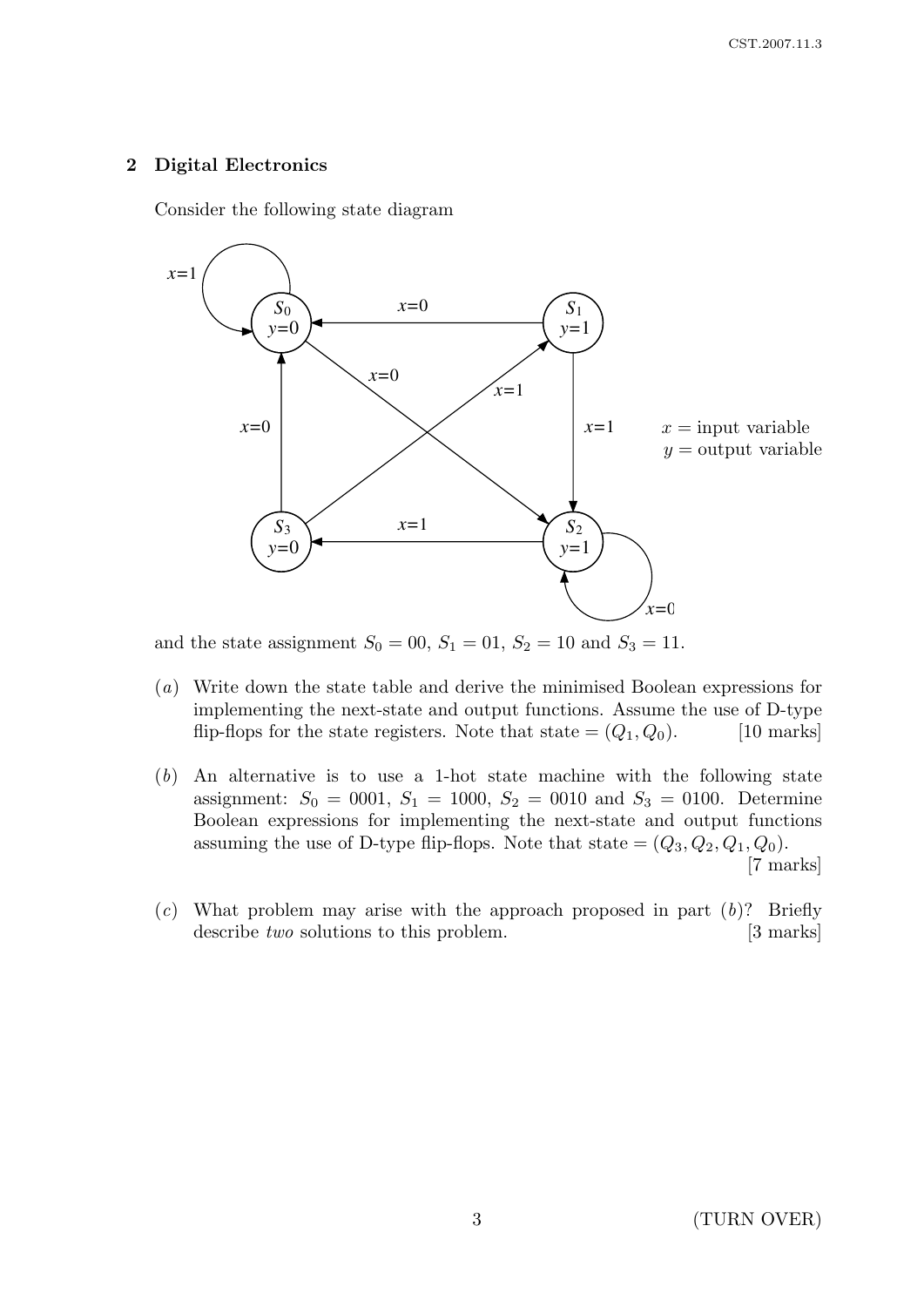## 3 Programming in C and C++

A C programmer makes use of the goto construct as follows:

```
int test() {
  int x=0,y=0,i,j;
  int err=0;
  if ((\text{y}=init()) == -1)goto error;
  for (i=1;i<10;i++) {
    for (i=1; i<10; i++) {
      if ((x=process(i,j)) == -1) {
        err = 10* i + j;goto error;
      }
      y += x;
    }
  }
 return y;
 error:
 printf("Something went wrong: %d %d\n",err/10,err%10);
  exit(1);}
```
- (a) Rewrite the code in C, maintaining the same functionality but avoiding the use of goto. [3 marks]
- (b) By defining a suitable  $C++$  class to contain the error parameters i and j, rewrite the above code using C++ exceptions. [5 marks]
- (c) Write a definition in C or C++ for a function concat that takes two strings s1 and s2 and returns a char pointer to heap memory containing a copy of the concatenation of  $s1$  and  $s2$ . [5 marks]
- (d) Write a macro CONCAT that takes two string literals as arguments and results in them being concatenated into a single string after the preprocessor has run. [2 marks]
- $(e)$  Give two reasons why the following code is wrong:

```
#define b "UoCCL"
char a[] = "UoCCL";char i[] = CONCAT(b, a);char j = concat(a,b);
```
and outline the key differences between CONCAT and concat. [5 marks]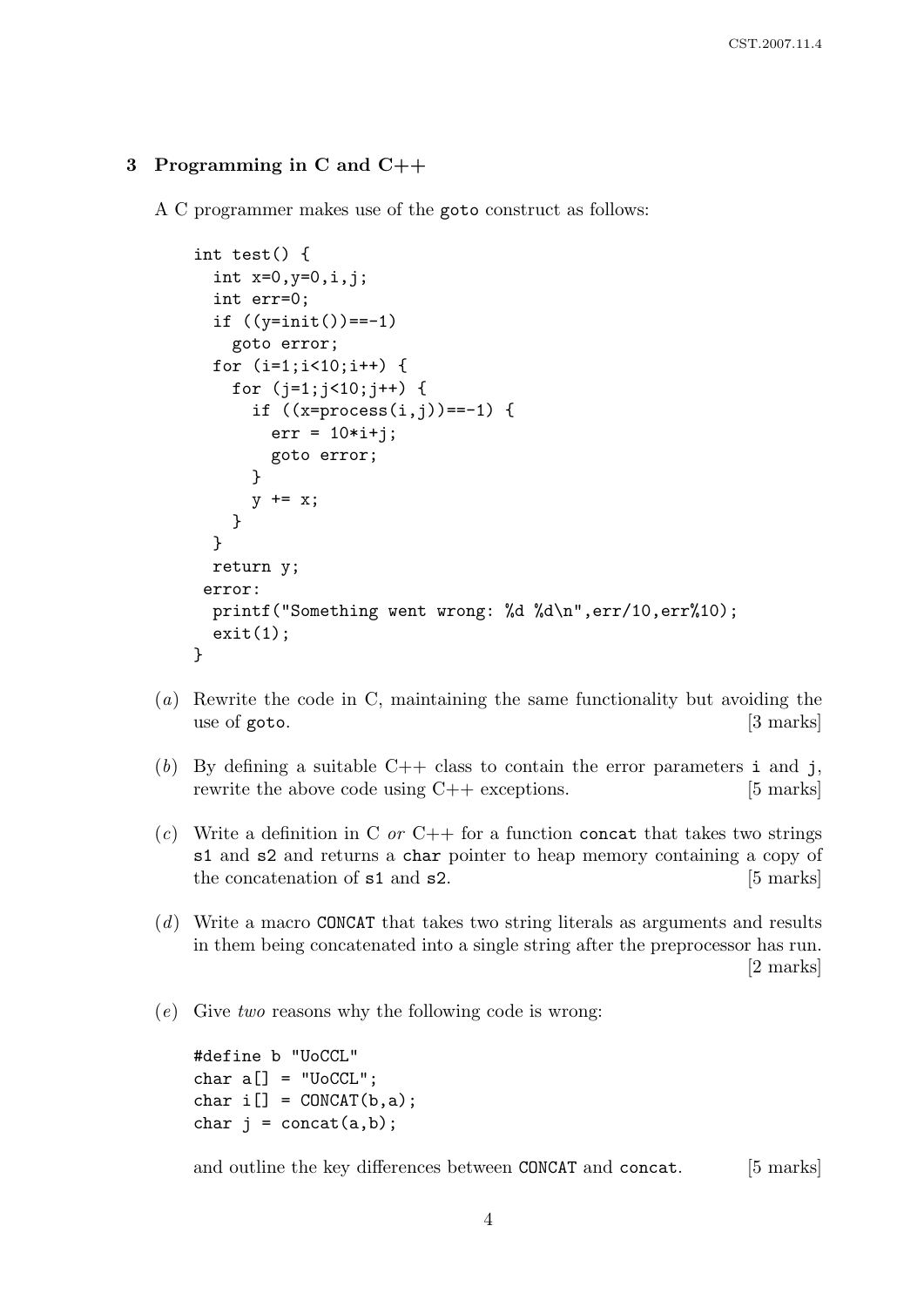## 4 Compiler Construction

- (a) Lexical analysis is an important first step in compilation.
	- $(i)$  Define in detail the abstract "lexing problem" that is solved by a lexical analyser. [4 marks]
	- $(ii)$  Describe in detail how a lexical analyser can be automatically constructed from a list of regular expressions. [2 marks]
- $(b)$  Explain why  $LL(1)$  parsing is associated with left-most derivations of parse trees. [6 marks]
- (c) Context-free grammars and ambiguity.
	- (i) Define when a context-free grammar is *ambiguous*. [2 marks]
	- (ii) A left-recursive context-free grammar production has the form  $A \to A\alpha$ . In the same way, a right-recursive production has the form  $B \to \beta B$ . (Both  $\alpha$  and  $\beta$  are assumed to be non-empty sequences.) Suppose we have a grammar that contains both a left- and a right-recursive production for the same non-terminal, such as  $A \to A\alpha$  and  $A \to \beta A$ . Is such a grammar always ambiguous? [6 marks]

#### 5 Mathematics for Computation Theory

(a) Let M be an n-state deterministic finite automaton over the finite alphabet S. Write  $l(w)$  for the length of words  $w \in S^*$ . Suppose that M accepts the word  $x \in S^*$ , where  $l(x) \geqslant n$ .

Show that x is a concatenation of words uvw, where  $l(uv) \leq n, l(v) \geq 1$ , and M accepts the word  $z_k = u v^k w$  for all natural numbers  $k \geq 0$ . [10 marks]

- (b) Let  $S = \{a, b\}$  be an alphabet of two symbols. Explain with proof whether each of the following languages over  $S$  is regular, giving a regular expression denoting the language if so:
	- (i) the set of words  $w \in S^*$  in which there are more occurrences of b than there are occurrences of a; [5 marks]
	- (ii) the set of words  $w \in S^*$  in which each occurrence of a is followed immediately by an occurrence of b. [5 marks]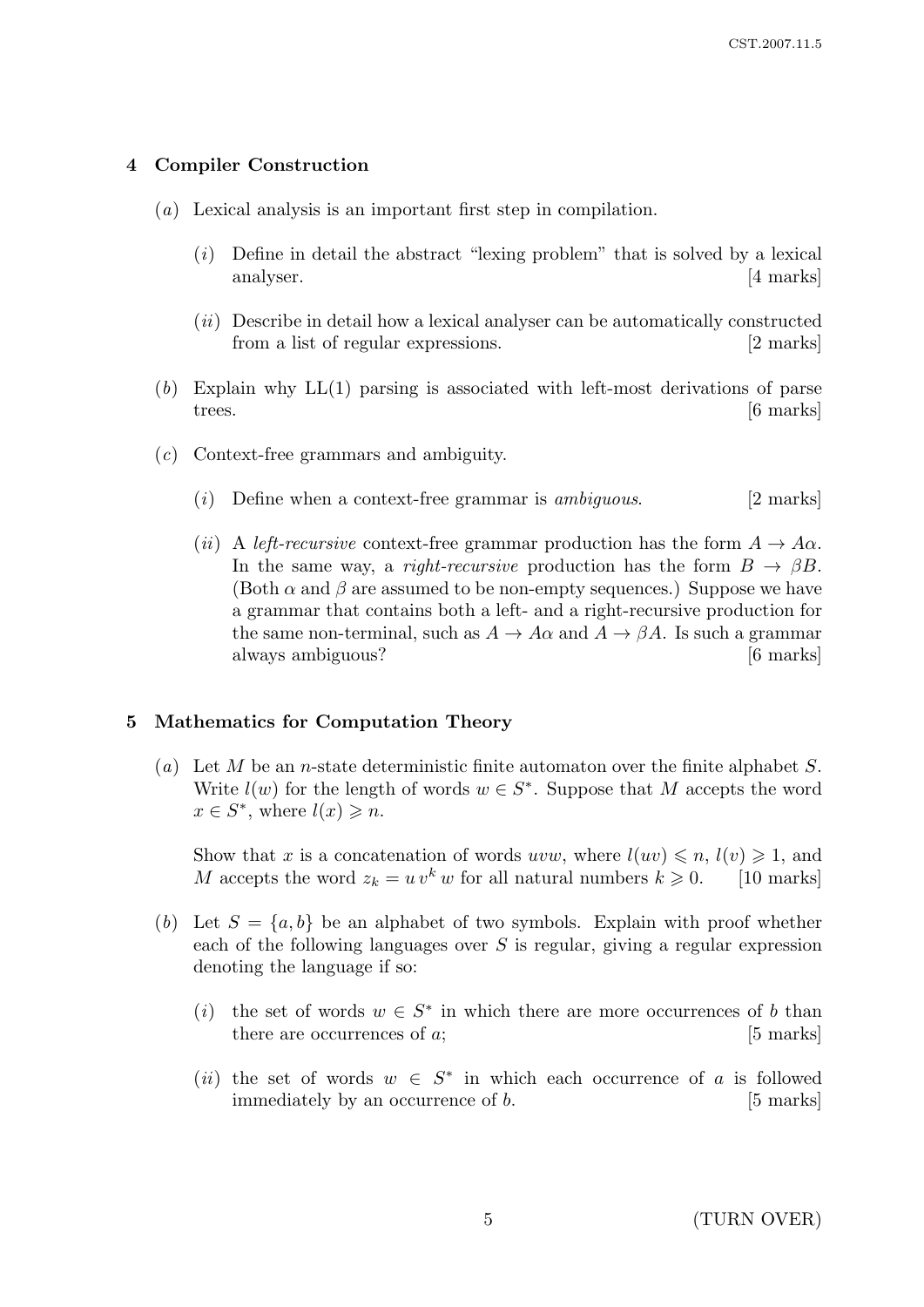### 6 Computation Theory

(a) What does it mean for a set of natural numbers  $S \subseteq \mathbb{N}$  to be

| (i)<br>recurswe. |  | [1 mark] |
|------------------|--|----------|
|------------------|--|----------|

- (*ii*) recursively enumerable?  $[2 \text{ marks}]$
- (b) Show that if a set is recursive, then it is also recursively enumerable. [5 marks]
- (c) Let  $\phi_e$  denote the partial function from N to N computed by the register machine with code  $e \in \mathbb{N}$ . Is either of the following sets of numbers recursively enumerable? Justify your answer in each case, stating clearly any standard results that you use.

$$
(i) \quad S_1 = \{ e \in \mathbb{N} \mid \text{for all } x \in \mathbb{N}, \, \phi_e(x) \text{ is defined} \}. \tag{6 marks}
$$

(*ii*)  $S_2 = \{e \in \mathbb{N} \mid \text{for some } x \in \mathbb{N}, \phi_e(x) \text{ is defined}\}.$  [6 marks]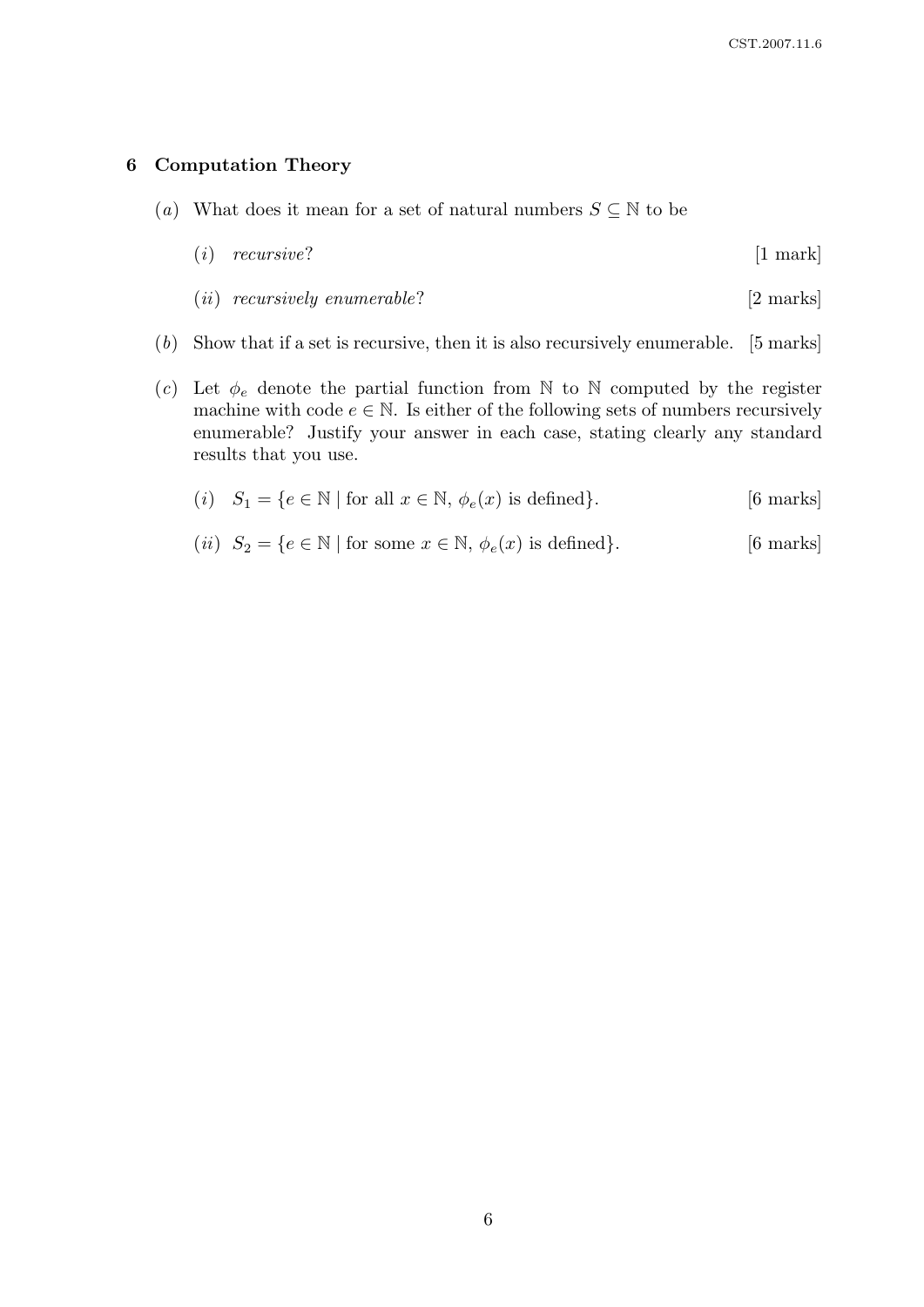## 7 Artificial Intelligence I

A very simple neural network designed to solve a two-class classification problem where the classes are labelled as 0 and 1 takes input vectors  $\mathbf{x}^T = (x_1, x_2, \ldots, x_n)$ and has a weight vector  $\mathbf{w}^T = (w_1 \ w_2 \ \dots \ w_n)$ , both with real-valued elements. It computes the function

$$
f(\mathbf{w}; \mathbf{x}) = sgn(\mathbf{w}^T \mathbf{x}) = sgn\left(\sum_{i=1}^n w_i x_i\right)
$$

where the function sgn is defined as

$$
sgn(z) = \frac{1}{1 + e^{-z}}.
$$

There exists a training sequence for the network containing m labelled examples

$$
((\mathbf{x}_1,o_1),(\mathbf{x}_2,o_2),\ldots,(\mathbf{x}_m,o_m))
$$

where the  $o_i$  denote desired outputs and take values in  $\{0, 1\}.$ 

(a) For the given training sequence, the error of the network when the weights are set to w is to be defined by the function

$$
E(\mathbf{w}) = \lambda ||\mathbf{w}|| + \sum_{i=1}^{m} \left( o_i \log \frac{1}{f(\mathbf{w}; \mathbf{x}_i)} + (1 - o_i) \log \frac{1}{1 - f(\mathbf{w}; \mathbf{x}_i)} \right)
$$

where  $\lambda$  is a fixed, real-valued parameter, we use natural logarithms, and  $||\mathbf{w}|| = \sum_{i=1}^{n} w_i^2$ . Derive an algorithm that can be used to train this neural network by attempting to find a weight vector minimizing  $E(\mathbf{w})$ . [17 marks]

(b) Describe the way in which your algorithm might be affected by applying it using different values for the parameter  $\lambda$ , in particular very large or very small values. [3 marks]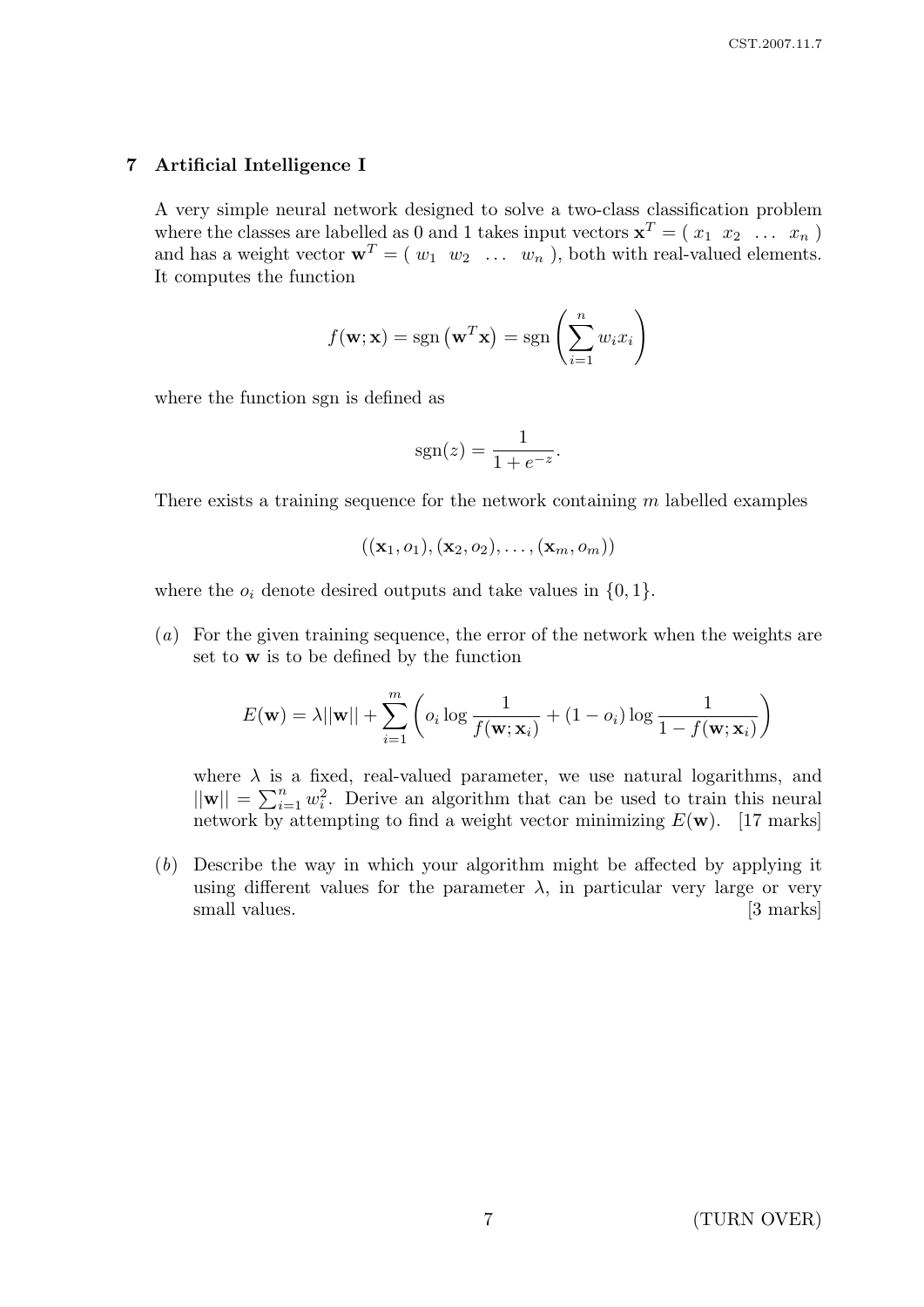## 8 Introduction to Security

- (a) Your colleague wants to use a secure one-way hash function  $h$  in order to store h(password) as password-verification information in a user database for which confidentiality might become compromised. For  $h$ , she suggests using an existing CBC-MAC routine based on AES with all bits of the initial vector and the 128-bit AES key set to zero. Is this construct a suitable one-way hash function for this application? Explain why. [8 marks]
- (b) Explain how, and under which circumstances, overlong UTF-8 sequences could be used to bypass restrictions regarding which files an HTTP server serves.

[8 marks]

(c) Name four techniques that can be used to make buffer-overflow attacks more difficult. [4 marks]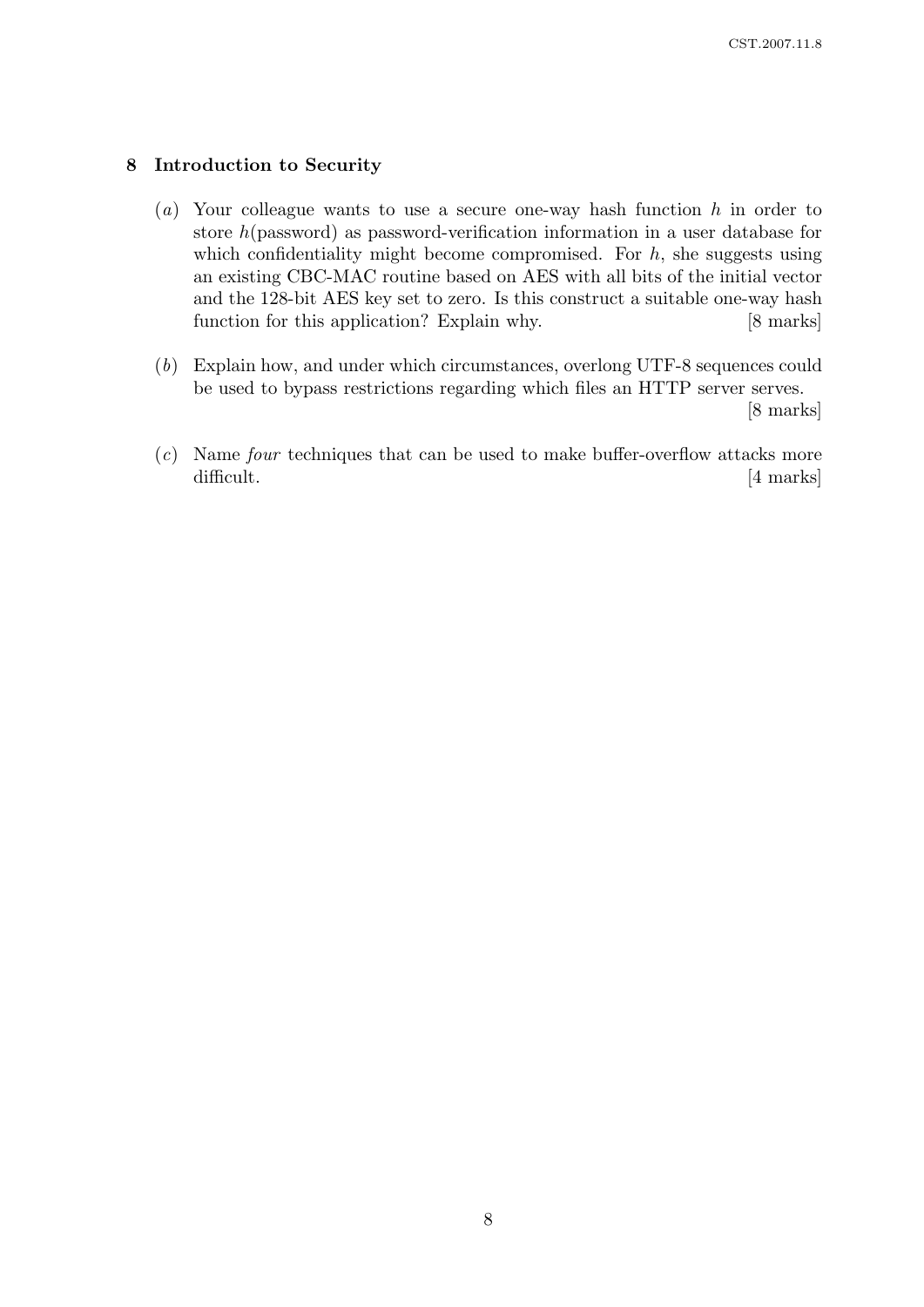#### 9 Data Structures and Algorithms

- (a) Without dwelling on the structure of the nodes and on the positional relationship between keys and subtrees (for which an example picture will be sufficient), give an otherwise complete and concise definition of a B-tree of minimum degree t, listing all the defining structural properties.  $[2 \text{ marks}]$
- (b) Explain how to insert a new item into a B-tree, showing that the algorithm preserves the B-tree properties you gave in part  $(a)$ . Then insert the following values, in this order, into an initially empty B-tree whose nodes hold at most three keys each: C A M B R I D G E X. Produce a frame-by-frame "movie" in which you redraw the tree whenever it changes in any way. [4 marks]
- (c) Define a "bottom node" as any internal node whose children are (keyless) leaves. Prove that, for any key in any node of a B-tree, either the key is in a bottom node or its successor is. You may, for simplicity, assume that all keys are distinct. [4 marks]
- (d) Explain how to delete a value from a B-tree:
	- (i) Explain the overall strategy, with diagrams and pseudocode where helpful, convincing the reader that it covers all possible cases and preserves the B-tree properties.
	- $(ii)$  Apply this procedure to the deletion of values M, Q, Y, in that order, from the following B-tree, producing a frame-by-frame movie as requested for part (b). As before, each node holds at most three keys.



[10 marks]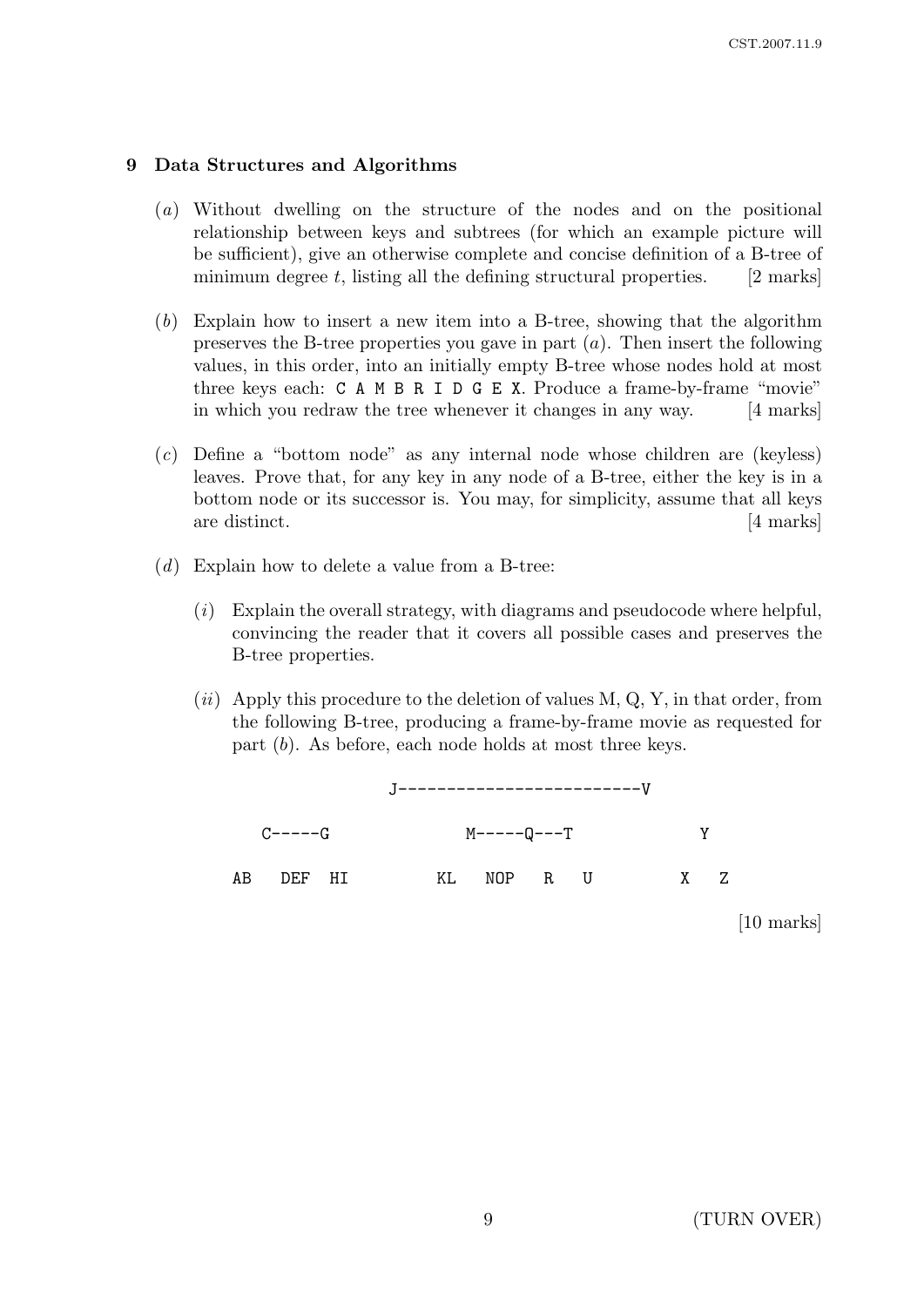#### 10 Algorithms II

- (a) Define four of the following terms, stating their defining properties and making use of equations where appropriate.
	- (*i*) flow network (a graph  $G = (V, E)$ );
	- (*ii*) flow (a function  $f: V \times V \to \mathbb{R}$ );
	- $(iii)$  value of a flow (a real number);
	- (*iv*) residual network (a graph  $G_f = (V, E_f)$ );
	- (v) residual capacity (a function  $c_f : V \times V \to \mathbb{R}$ );
	- $(vi)$  augmenting path (a sequence of edges).

[4 marks]

- (b) Give some clear pseudocode for the Ford–Fulkerson method of finding the maximum flow and discuss its running time. Prove that, under appropriate conditions (which ones?), the method terminates. [4 marks]
- (c) Given a flow network  $G = (V, E)$  and two flows  $f_1$  and  $f_2$  in G, let  $f_3: V \times V \to \mathbb{R}$  be defined as

$$
f_3(x, y) = f_1(x, y) + f_2(x, y).
$$

Is  $f_3$  a flow in G or not? Give a full proof of your answer, with reference to the three properties of a flow. [4 marks]

- (d) Explain what a maximum matching in a bipartite graph is and explain how to solve it by transforming it into a maximum flow problem. [2 marks]
- (e) Let  $G(V, E)$  be a bipartite graph, with the vertex set V partitioned into a left subset  $L$  and a right subset  $R$ , and edges going from  $L$  to  $R$ . Let  $G'$  be the corresponding flow network according to the construction you explained in part  $(d)$ . Derive a reasonably tight upper bound for the number of edges in any augmenting path that may be discovered by Ford–Fulkerson on  $G'$ . [6 marks]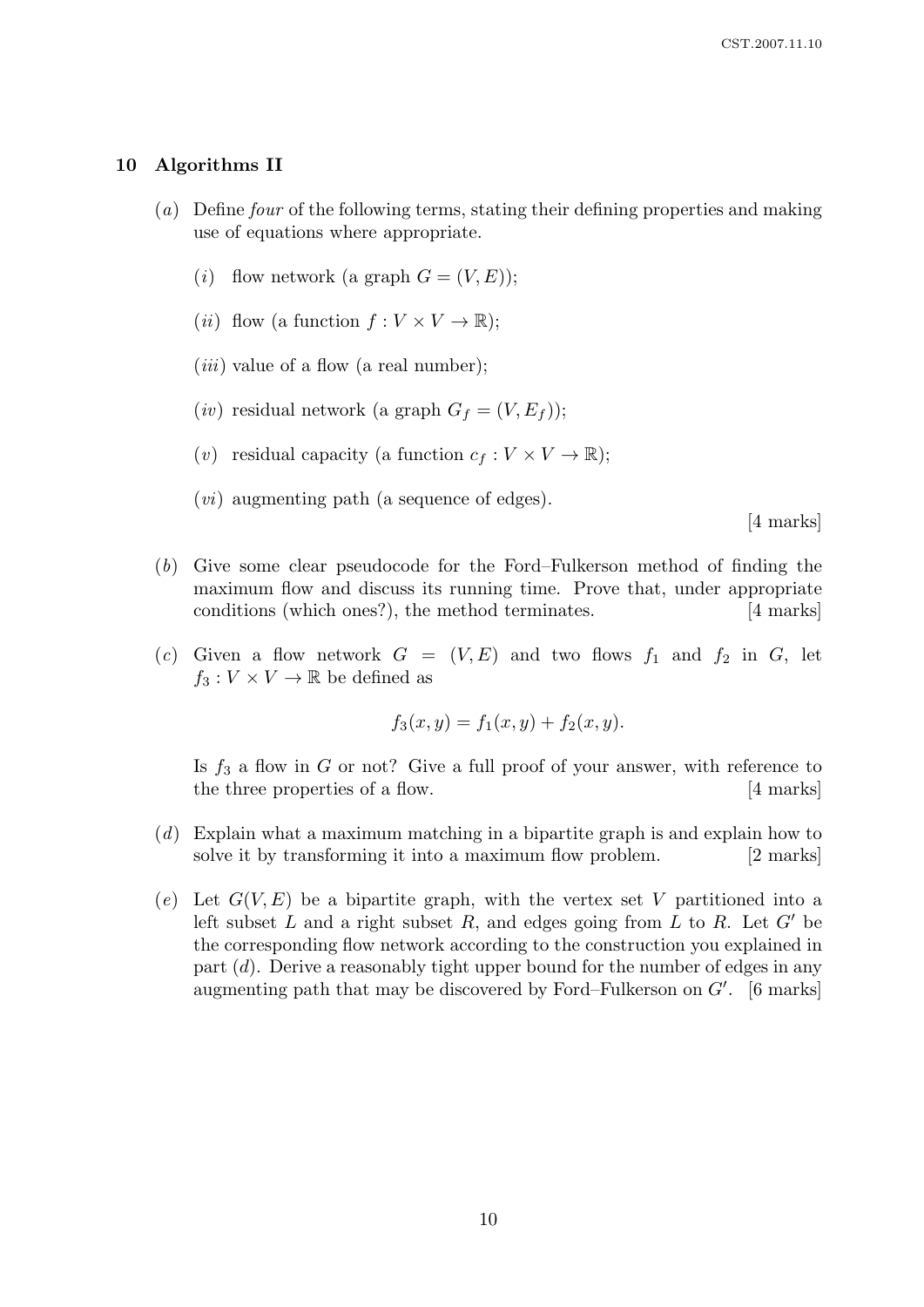#### 11 Introduction to Functional Programming

- (a) Sorting.
	- (i) Write a parametric sorting SML function

sort:  $(\alpha * \alpha \rightarrow \text{bool}) \rightarrow \alpha$  list  $\rightarrow \alpha$  list [3 marks]

(ii) Write an SML function

lex:  $(\alpha * \alpha \rightarrow \text{bool}) \rightarrow (\alpha \text{ list} * \alpha \text{ list}) \rightarrow \text{bool}$ 

that given as input a comparison function c returns as output a comparison function (lex c) that would be useful for sorting lists into lexicographical (or alphabetical) order. [2 marks]

(iii) Write a parametric lexicographic list-sorting SML function

lexsort:  $(\alpha * \alpha \rightarrow \text{bool}) \rightarrow \alpha$  list list  $\rightarrow \alpha$  list list [1 mark]

 $(b)$  Let

datatype  $\alpha$  tree = empty | node of  $\alpha * \alpha$  tree list type  $\alpha$  forest =  $\alpha$  tree list

respectively be the types of finitely-branching trees and forests.

As usual, the maximal paths of a tree are given by the lists of consecutive nodes from the root to a leaf (empty tree). The trace of a tree is the list of all its maximal paths, and the trace of a forest that of all its trees.

(i) Write an SML function trace:  $\alpha$  forest  $\rightarrow \alpha$  list list that outputs the trace of a forest according to a depth-first traversal.

[3 marks]

Write an SML function mkf:  $\alpha$  list  $\rightarrow \alpha$  forest that outputs a forest whose trace consists only of the input list. [2 marks]

(*ii*) The paths of a forest are given by lists of consecutive nodes from a root to any other node. A trie (or prefix forest) is a forest without repeated paths.

Write an SML function add:  $\alpha$  list  $\rightarrow \alpha$  forest  $\rightarrow \alpha$  forest that, given as input a list  $\ell$  and then a trie t, returns as output the trie resulting from adding  $\ell$  to t; in the sense that the trace of (add  $\ell$  t) is the trace of t together with  $\ell$ . [4 marks]

Write a parametric trie-sorting SML function

triesort:  $(\alpha * \alpha \rightarrow \text{bool}) \rightarrow \alpha$  forest  $\rightarrow \alpha$  forest such that trace( triesort  $ct$ ) = lexsort  $c$  (trace  $t$ ) for all comparison functions  $c$  and tries  $t$ . [5 marks]